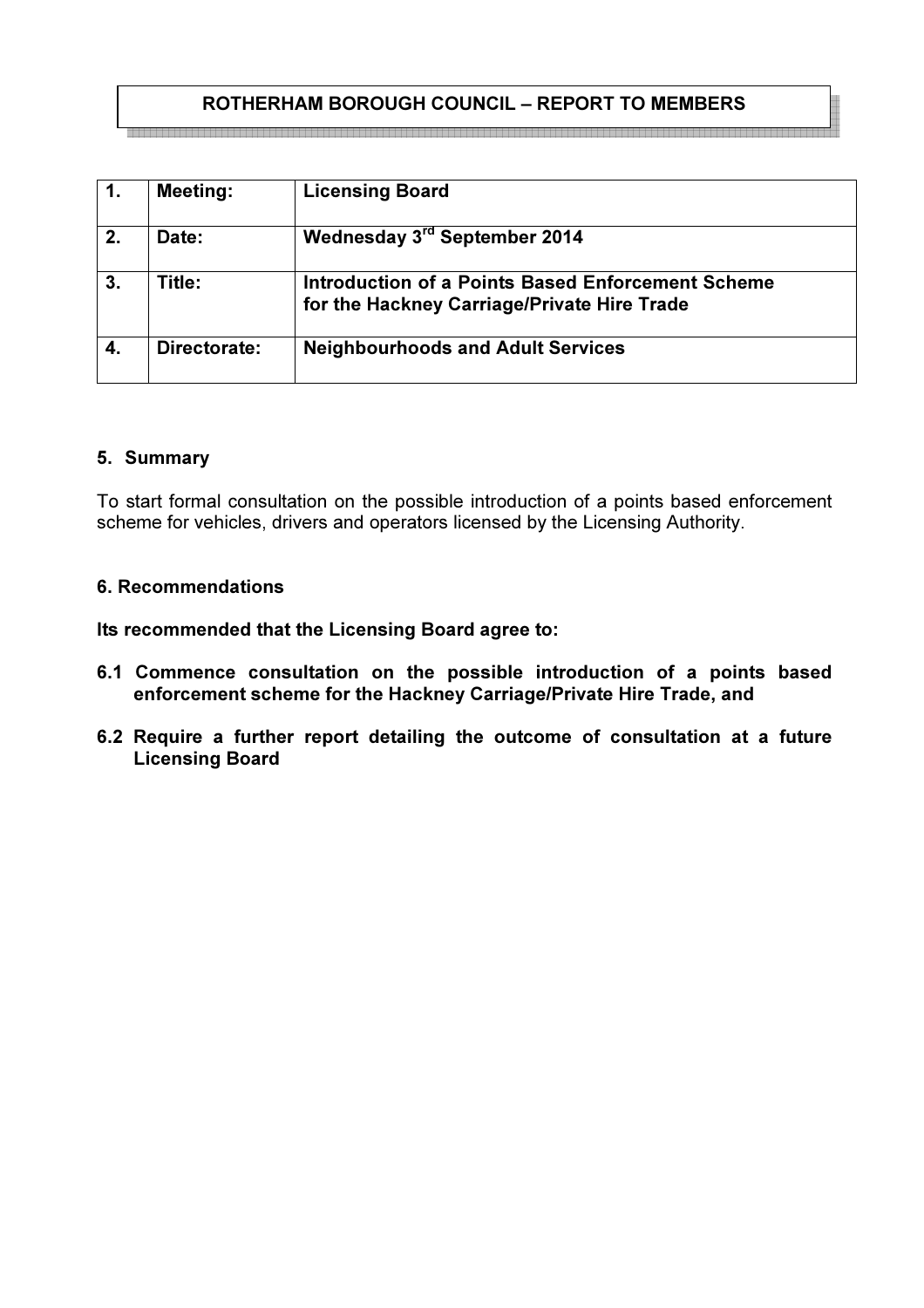## 7. Proposals and Details

### 7.1 Background

The Council, as Licensing Authority, has a duty to regulate certain types of passenger carrying vehicles. The main objective being to protect the travelling public and maintain the quality and safety of the licensed trade. In doing this it aims to ensure that all licensed individuals operate to conditions to protect the reputation and fair competition within the trade.

Where serious breaches of legislation or licence condition occur, the issue can either be presented to the Magistrates' Court or to the Licensing Board (Sub Committee). This provides an effective legal remedy for the more serious offences whereby suspension or revocation of licences can be considered.

The position, however, for minor breaches of licence condition / legislation is limited in the outcome, in that, current minor breach interventions provide either a verbal or written officer reprimand. These minor breaches represent a reduction for the quality of the service offered to the public and helps create a culture of neglect within the trade.

The introduction of a points based approach would allow these minor breaches to be formally recognised, whereby drivers, operators or owners would be issued with points by authorised officers of the Council. It would provide a fast and efficient way of dealing with the minor breaches with offenders, and those, who habitually disregard the less serious aspects of the licence regime, would accumulate points which would, therefore, reflect their compliance record.

The points system would be in addition to all existing enforcement options available to the Council and will help provide an open and transparent method of how a licence holder will be assessed in terms of the 'fit and proper person' test contained within the law.

This proposal has been discussed with both Private Hire and Hackney trade representatives. It is proposed that a wider consultation with all licensed drivers and businesses will underpin consideration of the scheme. This would be done by letter.

## 7.2 Proposal

It is proposed that Licensing Enforcement Officers would operate the following scheme:

- a. Issuing:
	- Points issued to a Licence holder will be confirmed in writing within ten working days from becoming aware of the contravention or at the conclusion of an investigation into a complaint.
	- 3 Points will be issued per incident and will accumulate on a licence until they reach the "trigger level" of 12 points. At this "trigger level" the licence holder will be referred to Licensing Board Sub Committee for consideration.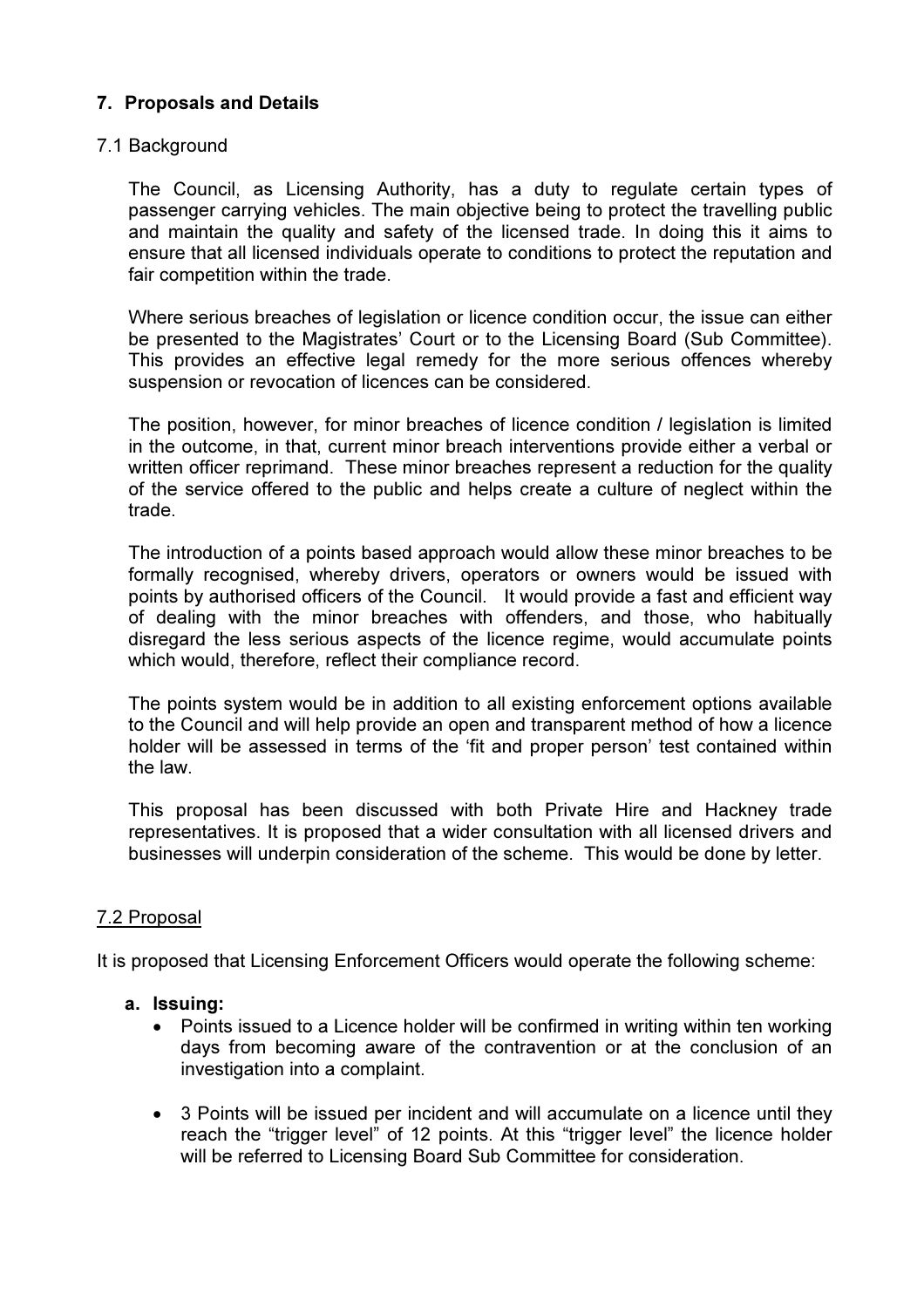- The system will be administered by the Community Protection Unit. The system will be used for offences or breach of license condition, where the circumstances of that breach are of a minor nature and are admitted and resolved by the license holder. This type of breach would not normally trigger a referral to Licensing Board Sub Committee or Court.
- Points could be used for any contravention if the circumstances dictate it appropriate; however points will not normally be issued where the offence presents a safety risk to the traveling public.
- To ensure consistency of application of the points system, authorised Enforcement Officers will meet weekly with their manger to monitor the circumstances where points are issued.
- The points will be recorded on the licensing holders personal record held on the Council's specialist licensing database (LALPAC).
- Points will also be available for Licensing Board Sub Committee, should the Committee wish to attach points to a licence, in addition to any warning issued.

### b. Period of validity

- Points will remain on a licence for two years from the date of issue, unless they are considered in that period by the Licensing Board Sub Committee. In considering the matter the Sub Committee may replace the points for a formal sanction or extend the period the points remain on the licence.
- Where a licence holder accumulates the "trigger level" more than once in any three year period, the Licensing Board Sub Committee will consider whether they believe the accumulation of points indicate that the driver is not a 'fit and proper person'. Each case will be considered on its own merits.
- The Council may cancel points issued to a licence and replace them with a formal sanction, if additional information becomes available subsequent to the issuing of points which would persuade the Council that the severity of the issue warrants a more formal approach.

### c. Appeal

• Any licence holder who contests the issuing of penalty points may request a hearing before the Licensing Board Sub Committee for consideration and determination. A driver will retain the right to be represented at any meeting of the Licensing Board Sub Committee either legally or otherwise, and to state any relevant mitigating circumstances.

The penalty points system will operate without prejudice to the Council's ability to take other action under appropriate legislation.